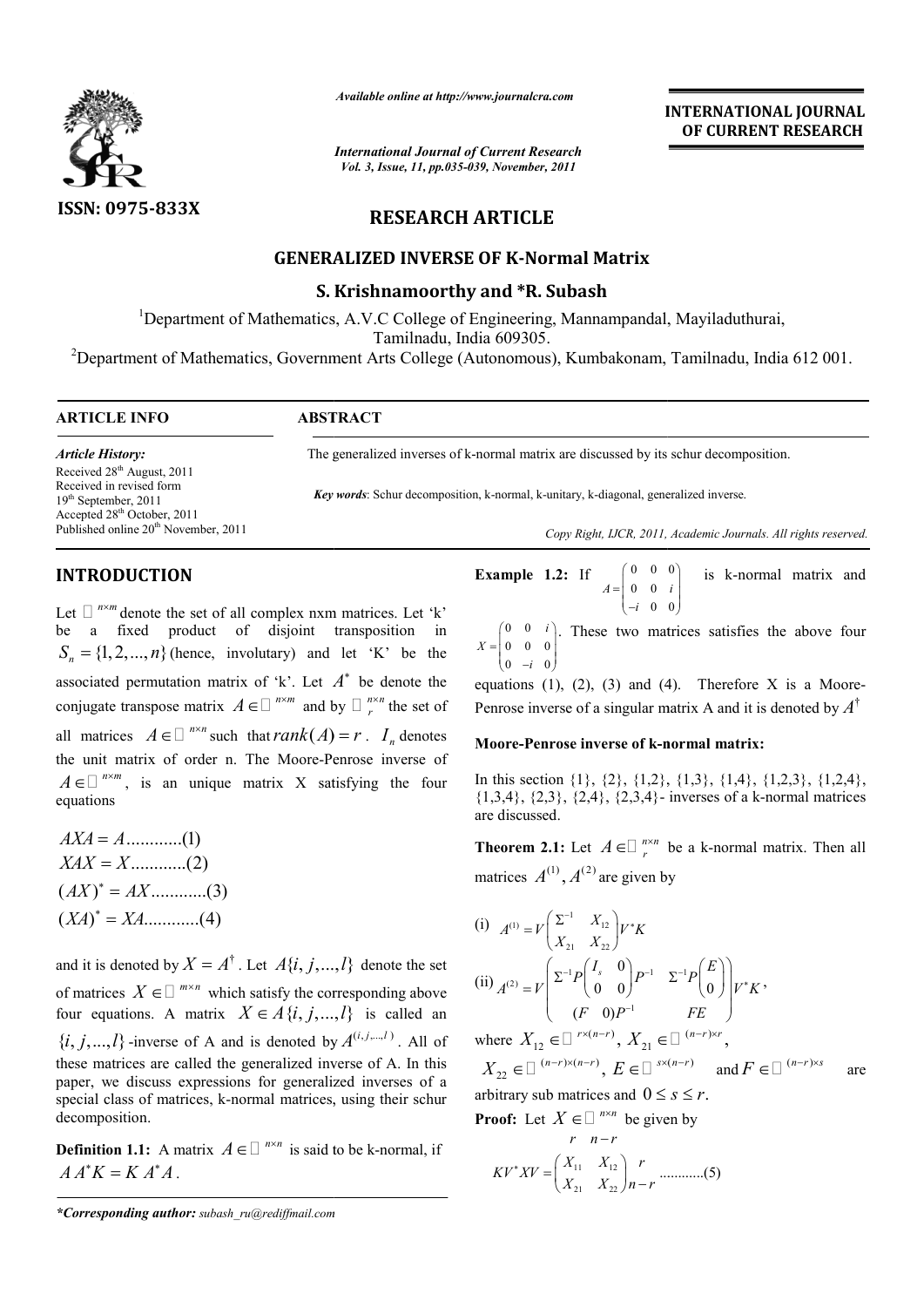(i) Using the k-unitary diagonal decomposition of A, we have that  $X \in A\{1\}$  if and only if  $11 \quad \lambda$  12 21  $\rightarrow 22$  $0 \setminus (X_{11} \ X_{12}) (\Sigma \ 0) (\Sigma \ 0)$  $0 \t0 / (X_{21} \tX_{22} / 0 \t0) \t0 \t0$  $X_{11}$  X  $\begin{pmatrix} \Sigma & 0 \\ 0 & 0 \end{pmatrix} \begin{pmatrix} X_{11} & X_{12} \\ X_{21} & X_{22} \end{pmatrix} \begin{pmatrix} \Sigma & 0 \\ 0 & 0 \end{pmatrix} = \begin{pmatrix} \Sigma & 0 \\ 0 & 0 \end{pmatrix}.$ Hence  $X_{11} = \Sigma^{-1}$  and  $X_{12}$ ,  $X_{21}$ ,  $X_{22}$  are arbitrary matrices of suitable size. (ii) Similarly, X satisfying XAX=X if and only if  $11^{\omega_1}\lambda_11$   $\lambda_11^{\omega_1}\lambda_12$   $\lambda_11^{\omega_1}\lambda_11$   $\lambda_12^{\omega_1}$  $21^{\prime\prime}$  21  $\cdot$   $\cdot$   $21^{\prime\prime}$   $21^{\prime}$   $\cdot$   $\cdot$   $21^{\prime}$   $\cdot$   $22^{\prime}$  $X_{11} \Sigma X_{11}$   $X_{11} \Sigma X_{12}$   $X_{11}$   $X$  $X_{21} \Sigma X_{11}$   $X_{21} \Sigma X_{12}$   $X_{21}$   $X_{31}$  $\begin{pmatrix} X_{11} \Sigma X_{11} & X_{11} \Sigma X_{12} \\ X_{21} \Sigma X_{11} & X_{21} \Sigma X_{12} \end{pmatrix} = \begin{pmatrix} X_{11} & X_{12} \\ X_{21} & X_{22} \end{pmatrix}$  11 11 11 *X X X* ............(5) 11 12 12 *X X X* ............(6)

$$
X_{21} \Sigma X_{11} = X_{21} \dots \dots \dots \dots (7)
$$

21 12 22 *X X X* ............(8)

Pre multiplying both sides  $\Sigma$  in equation (5), we get  $\sum X_{11} \sum X_{11} = \sum X_{11}$ 

$$
\Rightarrow (\Sigma X_{11})^2 = \Sigma X_{11} \dots \dots \dots \dots (9)
$$

A matrix  $\sum X_{11} \in \square$  *r*<sup>xr</sup>, satisfies (9) if and only if then their exist nonsingular matrix  $P \in \Box^{r \times r}$  such that 1 11 0  $0 \quad 0$  $\sum X_{11} = P \begin{pmatrix} I_s & 0 \\ 0 & 0 \end{pmatrix} P^{-1}$ where  $0 \leq s = rank(X_{11}) \leq r$ .

Hence  $X_{11} = \sum_{n=1}^{-1} P \begin{bmatrix} 1 & 1 \\ 0 & 0 \end{bmatrix} P^{-1}$ 0  $0 \quad 0$  $X_{11} = \sum_{i=1}^{n} P \begin{pmatrix} I_s & 0 \\ 0 & 0 \end{pmatrix} P^{-1}$ .

Now, equations (6) and (7) have the form,

$$
(6) \Rightarrow X_{11} \Sigma X_{12} = X_{12} \Rightarrow
$$
  
\n
$$
\Sigma^{-1} P \begin{pmatrix} I_s & 0 \\ 0 & 0 \end{pmatrix} P^{-1} \Sigma X_{12} = X_{12} \Rightarrow P \begin{pmatrix} I_s & 0 \\ 0 & 0 \end{pmatrix} P^{-1} \Sigma X_{12} = \Sigma X_{12}
$$
  
\n
$$
\Rightarrow \begin{pmatrix} I_s & 0 \\ 0 & 0 \end{pmatrix} P^{-1} \Sigma X_{12} = P^{-1} \Sigma X_{12}
$$
  
\nAnd (7)  $\Rightarrow$   $\times$   $\Sigma$   $\times$   $\Rightarrow$   $\longrightarrow$   $\begin{pmatrix} I & 0 \\ 0 & 0 \end{pmatrix}$ .

And (7)  $\Rightarrow X_{21} \Sigma X_{11} = X_{21} \Rightarrow X_{21} P \begin{pmatrix} I_s & 0 \\ 0 & 0 \end{pmatrix} P^{-1} = X_{21}$ 0 0  $X_{21}P\begin{pmatrix} I_s & 0 \ 0 & 0 \end{pmatrix} P^{-1} = X$  $(0 \t 0)$   $\ldots$ 

 $\Rightarrow X_{21}P = X_{21}$ 0 0 0  $X_{21}P = X_{21}P \begin{pmatrix} I_s & 0 \\ 0 & 0 \end{pmatrix}$ from which we conclude that 1  $12 - 0$  $E \setminus s$  $P^{-1}\Sigma X$  $r^{-1} \Sigma X_{12} = \begin{pmatrix} E \\ 0 \end{pmatrix} \begin{matrix} s \\ r - s \end{matrix}$  and  $X_{21}P = (F \t 0)$  $s$   $r - s$ 

 $\Rightarrow X_{12} = \Sigma^{-1}$  $12 - 2$   $1 \n\bigg( 0$  $X_{12} = \sum^{-1} P \begin{pmatrix} E \\ 0 \end{pmatrix}$  and  $X_{21} = (F \ 0) P^{-1}$ , where E, F are arbitrary sub matrices of suitable size. Substituting (8), we

have 
$$
X_{22} = X_{21} \Sigma X_{12} = (F \quad 0) P^{-1} \Sigma \Sigma^{-1} P \begin{pmatrix} E \\ 0 \end{pmatrix}
$$
  
\n $\Rightarrow X_{22} = (F \quad 0) P^{-1} P \begin{pmatrix} E \\ 0 \end{pmatrix} \Rightarrow X_{22} = (F \quad 0) \begin{pmatrix} E \\ 0 \end{pmatrix} \Rightarrow X_{22} = FE.$ 

**Corollary 2.2:** Let  $A \in \mathbb{Z}_r^{n \times n}$  be a k-normal matrix. Then any {1, 2}-inverse is given by  $A^{(1,2)} = V \left( \frac{\Sigma^{-1}}{FP^{-1}} - \frac{\Sigma^{-1}PE}{FE} \right) V^* K$ ,  $\left[\begin{array}{cc} -1 & \Sigma^{-1}PE \end{array}\right]_{L}$ Ē  $=V\left(\begin{matrix} \Sigma^{-1} & \Sigma^{-1}PE \\ FP^{-1} & FE \end{matrix}\right)$ where  $P \in \Box$   $f^{\times r}$ ,  $E \in \Box$   $f^{\times (n-r)}$  and  $F \in \Box$   $\Box$   $f^{\times r}$  are arbitrary matrices. **Proof:** Considering the expressions for  $A^{(1)}$  and  $A^{(2)}$ . From

**Theorem 2.1**, we get that  $\sum^{-1} P \begin{pmatrix} I_s & 0 \end{pmatrix} P^{-1} = \sum^{-1} P \begin{pmatrix} I_s & 0 \end{pmatrix} P^{-1}$ 0 0  $\Sigma^{-1}P\begin{pmatrix} I_s & 0 \\ 0 & 0 \end{pmatrix} P^{-1} = \Sigma^{-1}$  holds if and only if s=r, which implies that  $X_{12} = \sum^{-1} PE$ ,

 $X_{21} = FP^{-1}$  and  $X_{22} = FP^{-1} \Sigma \Sigma^{-1} PE = FE$ .

**Lemma 2.3:** Let  $A \in \mathbb{Z}_r^{n \times n}$  be a k-normal matrix.

(i) Solutions of the equation (3) are given by the following general expression

$$
X = V \begin{pmatrix} X_{11} & 0 \\ X_{21} & X_{22} \end{pmatrix} V^* K, \text{ where}
$$
  
\n
$$
X_{11} = D_1 + U_1 + \sum^{-1} (\sum U_1)^*,
$$
  
\n
$$
D_1 = diag(x_{k(1) k(1)}, ..., x_{k(r) k(r)}).
$$
  
\n
$$
x_{k(i) k(i)} = \begin{cases} \ni y_{k(i) k(i)}, & \lambda_{k(i)}^2 < 0 \\ y_{k(i) k(i)}, & \lambda_{k(i)}^2 > 0 \\ y_{k(i) k(i)}, & \lambda_{k(i)}^2 > 0 \end{cases}
$$
 ...... (10),

 $y_{k(i)k(i)} \in R$ ,  $i = 1,2,...,r$ ,  $U_1 \in \square$ <sup>rxr</sup> is an arbitrary strictly upper triangle matrix and  $X_{21}$ ,  $X_{22}$  are arbitrary matrices of suitable size.

Solutions of the equation  $(4)$  are given by the following general expression  $X = V \begin{bmatrix} 1 & 1 & 1 \\ 0 & 1 & 1 \end{bmatrix}$  $\tilde{X}_{22}^{11}$   $\tilde{X}_{22}^{12}$   $V^*K$ ,  $X_{11}$  *X*  $X = V \begin{bmatrix} 1 & 1 & 1 \\ 0 & z & 1 \end{bmatrix} V^* K$  $= V \begin{pmatrix} \tilde{X}_{11} & \tilde{X}_{12} \\ 0 & \tilde{X}_{22} \end{pmatrix} V^*$  $\tilde{X}_{\infty}^{\perp 2}$   $V^*K$ , where  $\tilde{X}_{11} = D_2 + U_2 + (U_2 \Sigma)^* \Sigma^{-1},$  $D_2 = diag(\tilde{x}_{k(1),k(1)},...,\tilde{x}_{k(r),k(r)})$ .

$$
\tilde{x}_{k(i)k(i)} = \begin{cases}\ni y_{k(i)k(i)} & \lambda_{k(i)}^2 < 0 \\
y_{k(i)k(i)} & \lambda_{k(i)}^2 > 0 \\
y_{k(i)k(i)} - \frac{i \lambda_{k(i)}^{(2)}}{\lambda_{k(i)}^{(1)}} y_{k(i)k(i)} & \lambda_{k(i)}^2 \notin R\n\end{cases}
$$

 $\sqrt{ }$ 

 $y_{k(i)k(i)} \in R, i = 1, 2, ..., r, U_2 \in \square^{r \times r}$  is an arbitrary strictly upper triangle matrix and  $\tilde{X}_{21}$ ,  $\tilde{X}_{22}$  are arbitrary matrices of suitable size. **Proof:** If X satisfies the equation (1), then  $(KV^*XV)^*\begin{pmatrix} \Sigma^* & 0 \\ 0 & 0 \end{pmatrix} = \begin{pmatrix} \Sigma & 0 \\ 0 & 0 \end{pmatrix} (KV^*XV)$ \* $XY$ )\* $\begin{pmatrix} \Sigma^* & 0 \\ 0 & 0 \end{pmatrix} = \begin{pmatrix} \Sigma & 0 \\ 0 & 0 \end{pmatrix} (KV^*)$ using the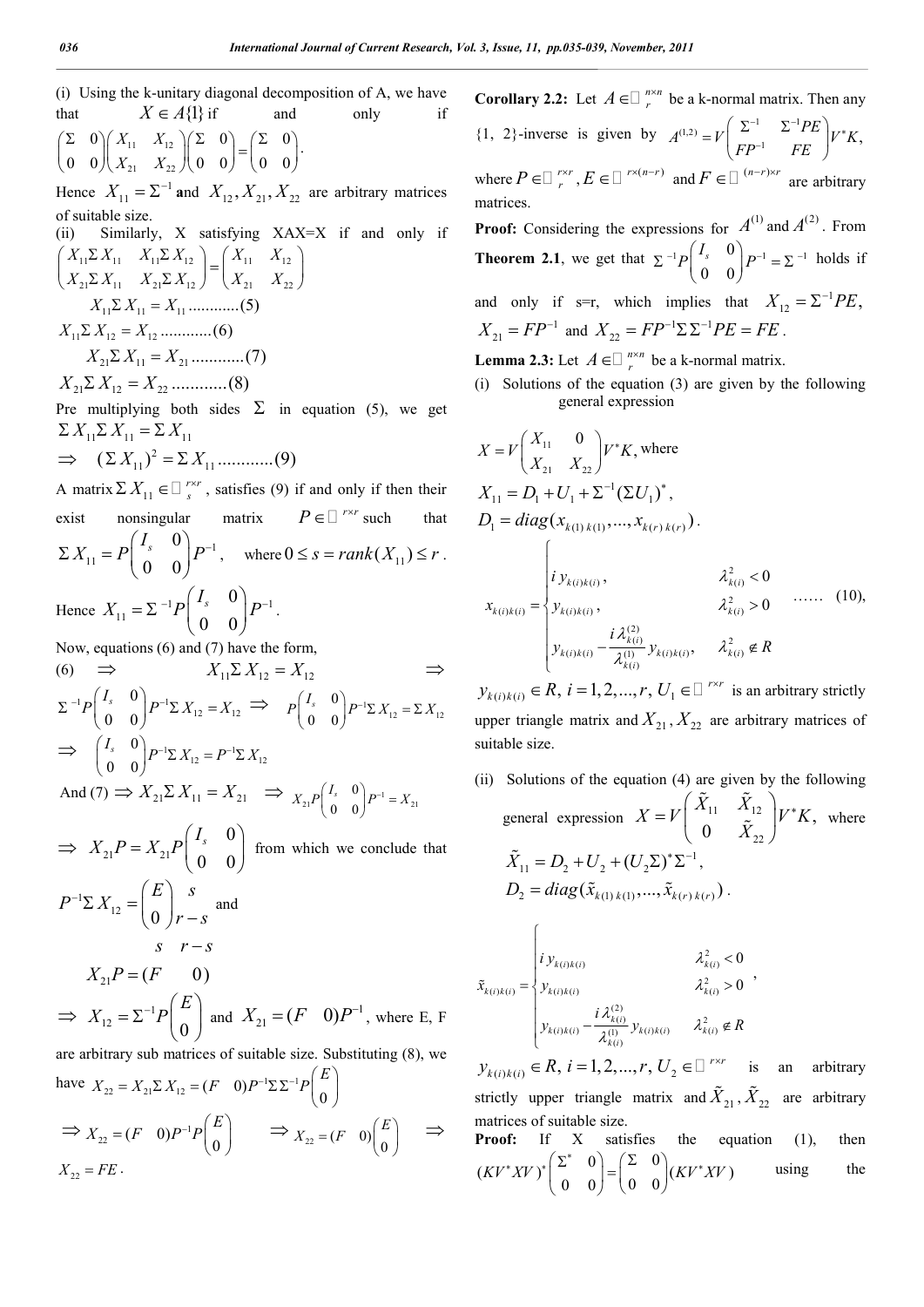decomposition of X given by (5), we get  
\n
$$
\begin{pmatrix} X_{11} & X_{12} \\ X_{21} & X_{22} \end{pmatrix}^{*} \begin{pmatrix} \Sigma^* & 0 \\ 0 & 0 \end{pmatrix} = \begin{pmatrix} \Sigma & 0 \\ 0 & 0 \end{pmatrix} \begin{pmatrix} X_{11} & X_{12} \\ X_{21} & X_{22} \end{pmatrix}
$$
\n
$$
\Rightarrow \begin{pmatrix} X_{11}^* & X_{12}^* \\ X_{21}^* & X_{22}^* \end{pmatrix} \begin{pmatrix} \Sigma^* & 0 \\ 0 & 0 \end{pmatrix} = \begin{pmatrix} \Sigma & 0 \\ 0 & 0 \end{pmatrix} \begin{pmatrix} X_{11} & X_{12} \\ X_{21} & X_{22} \end{pmatrix}
$$
\n
$$
\Rightarrow \begin{pmatrix} X_{11}^* \Sigma^* & 0 \\ X_{21}^* \Sigma^* & 0 \end{pmatrix} = \begin{pmatrix} \Sigma X_{11} & \Sigma X_{12} \\ 0 & 0 \end{pmatrix}
$$
\nSo,  $X_{11}^* \Sigma^* = \Sigma X_{11} \implies (\Sigma X_{11})^* = \Sigma X_{11}$ ........(11) and  
\n $X_{12} = 0$ .  
\nLet  $X_{11} = (x_{k(i)k(j)})_{r\times r}$ . Then the equation (11) is equivalent  
\nto  $\overline{\lambda_{k(j)} x_{k(j)k(i)}} = \lambda_{k(i)} x_{k(i)k(j)}$ ,  $i, j = 1, 2, ..., r$ . this holds  
\n $\frac{\partial f}{\partial x_{k(i)} x_{k(i)k(i)}} = \lambda_{k(i)} x_{k(i)k(i)}$ ,  $i = 1, 2, ..., r$ ........(12)  
\n $x_{k(j)k(i)} = \frac{1}{\lambda_{k(j)}} \overline{\lambda_{k(i)} x_{k(i)k(j)}}$ ,  $i < j, i, j = 1, 2, ..., r$ ........(13)  
\n $x_{k(j)k(i)} = \frac{1}{\lambda_{k(j)}} \overline{\lambda_{k(i)k(k(i)j)}}$ ,  $i < j, i, j = 1, 2, ..., r$ ........(13)

Let  $X_{11} = D_1 + U_1 + L_1$ , where  $D_1$ ,  $U_1$  and  $L_1$  are the kdiagonal, strictly upper triangle and strictly lower triangle part of  $X_{11}$ , respectively. The equation (12) holds if and only if  $D_1$  has the form given by (10). The equation (13) is equivalent to  $L_1 = \Sigma^{-1} (\Sigma U_1)^*$ .

The proof of part (ii) is analogous.

**Lemma 2.4:** Let  $A \in \mathbb{Z}^n$  be a k-normal matrix. Solutions of the equation (3) and (4) are given by the following general

expression 
$$
X = V \begin{pmatrix} D & 0 \\ 0 & X_{22} \end{pmatrix} V^* K
$$
, where  
\n $D = diag(d_{k(1)k(1)},...,d_{k(r)k(r)})$ .  
\n $d_{k(i)k(i)} = \begin{cases} \ni y_{k(i)k(i)} & \lambda_{k(i)}^2 < 0 \\ y_{k(i)k(i)} & \lambda_{k(i)}^2 > 0 \\ y_{k(i)k(i)} & \lambda_{k(i)}^2 > 0 \end{cases}$ ,

 $y_{k(i)k(i)} \in R, i = 1, 2, ..., r, \text{ and } X_{22} \in \Box^{(n-r)\times(n-r)} \text{ is an }$ arbitrary matrix.

**Proof:** If  $X \in \square$  <sup>*nxn*</sup>. By **lemma (2.3)**, X satisfies the equation (3) and (4) if and only if  $X_{21} = 0$ ,  $\tilde{X}_{12} = 0$ ,  $X_{22} = \tilde{X}_{22}$ ,  $D_1 = D_2$ ,  $U_1 = U_2$ ,  $\Sigma^{-1} (\Sigma U_1)^* = (U_2 \Sigma)^* \Sigma^{-1}$ …………….(14).

Now, we have  $U = (\Sigma^* \Sigma)^{-1} U \Sigma \Sigma^*$ , where  $U = U_1 = U_2$ , that is  $\frac{1}{2}$  2 2  $\frac{1}{2}$  2  $\frac{1}{2}$  2  $\frac{1}{2}$  2  $\frac{1}{2}$  2  $\frac{1}{2}$ 

$$
U = diag(|\lambda_{k(1)}|^{-2}, ..., |\lambda_{k(r)}|^{-2})U diag(|\lambda_{k(1)}|^{2}, ..., |\lambda_{k(r)}|^{2})
$$
  
................. (15)

This equation holds if and only if U is a k-diagonal matrix. However, U is a strictly upper triangle matrix, so a necessary and sufficient condition for  $(15)$  is U=0.Taking in  $(10)$ ,

$$
\begin{cases}\ny_{k(i)k(i)} = \frac{-1}{\lambda_{k(i)}^{(2)}}, & \lambda_{k(i)}^2 < 0, \\
y_{k(i)k(i)} = \frac{1}{\lambda_{k(i)}^{(1)}}, & \lambda_{k(i)}^2 > 0, \\
y_{k(i)k(i)} = \frac{\lambda_{k(i)}^{(1)}}{\left|\lambda_{k(i)}\right|^2}, & \lambda_{k(i)}^2 \notin R \\
y_{k(i)k(i)} \in R, & i = 1, 2, \dots, r,\n\end{cases}
$$

We get that  $D_1 = \Sigma^{-1}$ , so for  $U_1 = 0$ . We obtain that any such solution of the equation (3) satisfies AXA=A.

Therefore, we may now pass on to expressions for the elements of A $\{1, 3\}$  and A $\{1, 4\}$ .

**Theorem 2.5:** Let  $A \in \square$   $\bigcap_{r=1}^{n \times n}$  be a k-normal matrix. Then the elements of  $A\{1, 3\}$ ,  $A\{1, 4\}$  are given by  $(1,3)$   $-V$   $\sum$   $Z^{-1}$  $A^{(1,3)} = V \begin{pmatrix} \Sigma^{-1} & 0 \\ X_{21} & X_{22} \end{pmatrix} V^* K, A^{(1,4)} = V \begin{pmatrix} \Sigma^{-1} & \tilde{X}_{12} \\ 0 & \tilde{X}_{22} \end{pmatrix}$  $A^{(1,4)} = V \begin{pmatrix} \Sigma^{-1} & X_{12} \\ 0 & \tilde{X}_{22} \end{pmatrix} V^* K,$ *X*  $=V\begin{pmatrix} \Sigma^{-1} & \tilde{X}_{12} \\ 0 & \tilde{X}_{22} \end{pmatrix}V^*$  $\tilde{\chi}$ 

respectively, where  $X_{21}$ ,  $X_{22}$ ,  $X_{12}$ ,  $X_{22}$ , are arbitrary matrices of suitable size.

**Proof:** The proof is analogous.

**Theorem 2.6:** Let  $A \in \square$   $\prod_{r}^{n \times n}$  be a k-normal matrix. Then the general forms of the elements of  $A\{1,2, 3\}$ ,  $A\{1,2, 4\}$ ,  $A\{1,3, 4\}$ 4} are given by  $A^{(1,2,3)} = V \begin{pmatrix} \Sigma^{-1} \\ 1 \end{pmatrix}$  $A^{(1,2,3)} = V \begin{pmatrix} \Sigma^{-1} & 0 \ FP^{-1} & 0 \end{pmatrix} V^* K,$ *FP*  $\begin{pmatrix} -1 & 0 \end{pmatrix}_{V^*}$ i- $=V\begin{pmatrix} \Sigma^{-1} & 0 \\ FP^{-1} & 0 \end{pmatrix}$ 

$$
A^{(1,2,4)} = V \begin{pmatrix} \Sigma^{-1} & \Sigma^{-1} \tilde{P} E \\ 0 & 0 \end{pmatrix} V^* K,
$$
\n
$$
A^{(1,3,4)} = V \begin{pmatrix} \Sigma^{-1} & 0 \\ 0 & X_{22} \end{pmatrix} V^* K
$$
, respectively, where\n
$$
P, \tilde{P} \in \Box^{r \times r}, F \in \Box^{(n-r) \times r}, E \in \Box^{r \times (n-r)}, X_{22} \in \Box^{(n-r) \times (n-r)}
$$

, are arbitrary matrices.

**Proof:** The proof is analogous.

**Theorem 2.7:** Let  $A \in \mathbb{Z}^n$  be a k-normal matrix. Then  $\{2, \ldots, n\}$  $3\}$ ,  $\{2, 4\}$ -inverse of A are given by 1  $(2,3)$   $V$   $\sim$   $\frac{1}{1}$   $(1,1)$ 1  $\boldsymbol{0}$  $\boldsymbol{0}$  $M_1M$  $A^{(2,3)} = V$   $\begin{bmatrix} 1 & 0 \\ 0 & 0 \end{bmatrix} V^* K$ *FM*  $^{-1}$  M M<sup>\*</sup> × ×  $= V \begin{pmatrix} \Sigma^{-1} M_1 M_1^* & 0 \ F M_1^* & 0 \end{pmatrix}$ ,  $\sum_{(2,4)}$   $\sum_{l}$   $N_1 N_1^* \Sigma^{-1}$   $N_1$ 0 0  $A^{(2,4)} = V \begin{pmatrix} N_1 N_1^* \Sigma^{-1} & N_1 E \\ 0 & 0 \end{pmatrix} V^* K$  respectively.

Where  $M_1, N_1 \in \Box$  <sup>r×s</sup> satisfy  $M_1^* M_1 = I_s$ ,  $N_1^* N_1 = I_s$  and  $F \in \Box^{(n-r) \times s}$ ,  $E \in \Box^{s \times (n-r)}$  are arbitrary matrices.

**Proof:** Let  $X \in \Box$   $n \times n$ . By **Theorem 2.1 (ii)** and **Lemma 2.3** (i), we have that  $X \in A\{2,3\}$  if and only  $D_1 + U_1 + \Sigma^{-1} (\Sigma U_1)^* = \Sigma^{-1} P \begin{bmatrix} 1 & 0 \\ 0 & 0 \end{bmatrix} P^{-1}$ 0 ( ) ............(16) 0 0  $D_1 + U_1 + \Sigma^{-1} (\Sigma U_1)^* = \Sigma^{-1} P \begin{pmatrix} I_s & 0 \\ 0 & 0 \end{pmatrix} P^{-1}$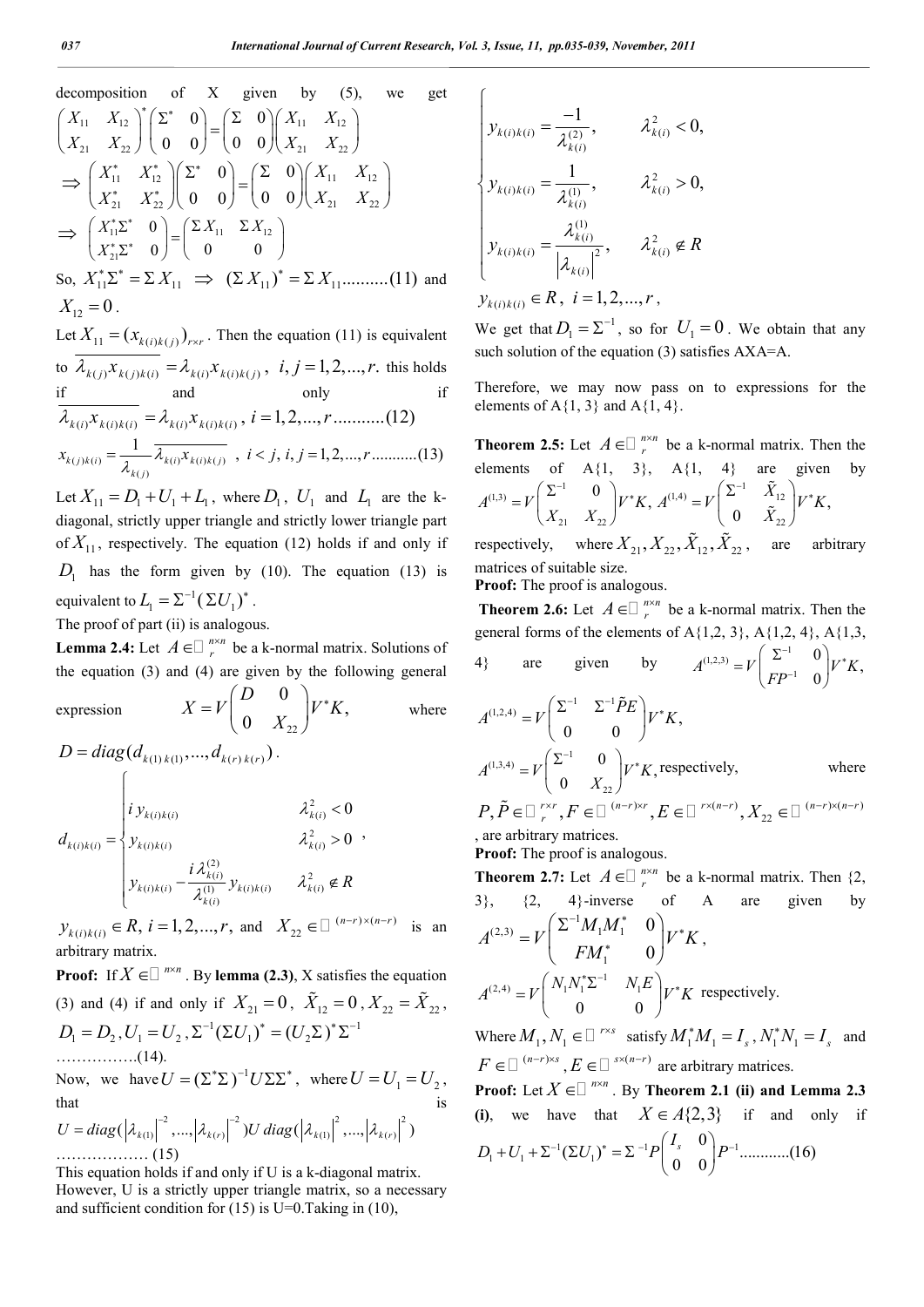$$
\Sigma^{-1} P\binom{E}{0} = 0
$$
\n
$$
(F \quad 0)P^{-1} = X_{21}
$$
\n
$$
FE = X_{22}
$$
\n(17)

First, we will prove that there exist  $D_1, U_1, P$  such that (16) holds. If we multiply the equation (16) from the left side by  $\Sigma$ ,

We get,

$$
\Sigma D_{1} + \Sigma U_{1} + (\Sigma U_{1})^{*} = P \begin{pmatrix} I_{s} & 0 \\ 0 & 0 \end{pmatrix} P^{-1} \dots \dots \dots \dots (18)
$$

$$
\Sigma D_{1} = (\gamma_{k(i)k(i)})_{rsr} = \begin{cases} \lambda_{k(i)}^{(2)} y_{k(i)k(i)} & \lambda_{k(i)}^{2} < 0, \\ \lambda_{k(i)}^{(0)} y_{k(i)k(i)} & \lambda_{k(i)}^{2} > 0, \\ \frac{|\lambda_{k(i)}|^{2}}{\lambda_{k(i)}^{(1)}} y_{k(i)k(i)} & \lambda_{k(i)}^{2} \notin R \end{cases}
$$

From the equation (18) we conclude the following

- (i)  $\Sigma D_1$  is real k-diagonal matrix.
- (ii)  $\Sigma D_1 + \Sigma U_1 + (\Sigma U_1)^*$  is a k-hermitian matrix.
- (iii) The k-eigen value set of  $P\begin{pmatrix} I_s & 0 \ 0 & 0 \end{pmatrix} P^{-1}$ 0 0  $P\left(\begin{matrix}I_s & 0 \ 0 & 0\end{matrix}\right)$  $P^$ is {1,

0}.That is,  $\Sigma D_1 + \Sigma U_1 + (\Sigma U_1)^*$  that is,  $P\begin{pmatrix} I_s & 0 \\ 0 & 0 \end{pmatrix} P^{-1}$  $P\left(\begin{matrix}I_s & 0 \ 0 & 0\end{matrix}\right)P^-$ 

must be k-hermitian positive semi-definite matrix with k-eigen values 0 and 1. Because of that, the matrix P can be replaced by the k-unitary matrix M such that

$$
M\begin{pmatrix}I_s & 0\\ 0 & 0\end{pmatrix}M^* = \Sigma D_1 + \Sigma U_1 + (\Sigma U_1)^* = P\begin{pmatrix}I_s & 0\\ 0 & 0\end{pmatrix}P^{-1}
$$
  

$$
S \quad r - S
$$

Let  $M = (M_1 \ M_2)$ .

Then 
$$
M \begin{pmatrix} I_s & 0 \\ 0 & 0 \end{pmatrix} M^* = M_1 M_1^*
$$

Denoted by  $M_1 M_1^* = (m_{k(i)k(i)})_{r \times r} = \Lambda_M + L_M + L_M^*$ , where  $\Lambda_M = \Sigma D_1, L_M^* = \Sigma U_1$ 

When

$$
y_{k(i)k(i)} = \begin{cases} \frac{m_{k(i)k(i)}}{\lambda_{k(i)}^{(2)}}, & \lambda_{k(i)}^{2} < 0\\ \frac{m_{k(i)k(i)}}{\lambda_{k(i)}^{(1)}}, & \lambda_{k(i)}^{2} > 0\\ \frac{\lambda_{k(i)}^{(1)} m_{k(i)k(i)}}{\left|\lambda_{k(i)}\right|^2}, & \lambda_{k(i)}^{2} \notin R \end{cases}
$$

 $\begin{cases}\n-m_{k(i)k(i)} \\
\frac{\lambda_{k(i)}^{(2)}}{\lambda_{k(i)}^{(2)}}\n\end{cases}$ ,  $\lambda_{k(i)}^2$ 

So, we have found  $P(M)$ ,  $U_1$ ,  $D_1$  such that the equation (16) holds.

If we put the k-unitary matrix  $M$  in  $(17)$  instead of P, we obtain that  $E = 0, X_{22} = 0$  and  $X_{21} = FM_1^*$ , where F is an arbitrary matrix of suitable size.

The proof for the  $\{2, 4\}$ -inverse is analogous.

**Theorem 2.8:** let  $A \in \mathbb{Z}_r^{n \times n}$  be a k-normal matrix. The every  ${2, 3, 4}$ -inverse of A is of the form

$$
A^{(2,3,4)} = V \begin{pmatrix} \Sigma^{-1}T \begin{pmatrix} I_s & 0 \\ 0 & 0 \end{pmatrix} T^T & 0 \\ 0 & 0 \end{pmatrix} V^* K , \text{ where } T \text{ is a}
$$

permutation matrix,  $S \in \{0,1,...,r\}$ .

**Proof:** Let  $X \in \mathbb{R}^{n \times n}$  be a {2, 3, 4}-inverse of A. then  $X \in A\{2\}$  and by **Lemma (2.4)**, we get that

$$
D = \Sigma^{-1} P \begin{pmatrix} I_s & 0 \\ 0 & 0 \end{pmatrix} P^{-1} \dots (19)
$$
  
\n
$$
0 = \Sigma^{-1} P \begin{pmatrix} E \\ 0 \end{pmatrix}
$$
  
\n
$$
0 = (F \quad 0) P^{-1} \dots (20) \text{ from (20) it follows}
$$
  
\n
$$
X_{22} = FE
$$

that  $E = 0, F = 0$  and  $X_{22} = 0$ .

Now, we have to prove that there exist D and a non-singular matrix P such that the equation (19) holds.

By (19), we have that 
$$
\Sigma D = \Sigma^{-1} P \begin{pmatrix} I_s & 0 \\ 0 & 0 \end{pmatrix} P^{-1}
$$
, so  $\Sigma D$ , that

is,  $P\begin{pmatrix} I_s & 0 \\ 0 & 0 \end{pmatrix} P^{-1}$ 0 0  $P\left(\begin{matrix}I_s & 0 \ 0 & 0\end{matrix}\right)P^$ is a k-diagonal matrix with k-eigen values

0 or 1 and  $rank(D) = s$ .

Therefore, there exists a permutation matrix T such that 0  $\Sigma D = T \begin{pmatrix} I_s & 0 \\ 0 & 0 \end{pmatrix} T^T$ .

$$
(0 \t 0)
$$
  
Denote by  $\Gamma = (\gamma_{k(i)k(i)})_r = T \begin{pmatrix} I_s & 0 \\ 0 & 0 \end{pmatrix} T^T$ .  

$$
\Sigma D = \Gamma \text{ holds if } \gamma_{k(i)k(i)} = \begin{cases} \frac{-\gamma_{k(i)}}{\lambda_{k(i)}^{(2)}} & \lambda_{k(i)}^2 < 0, \\ \frac{\gamma_{k(i)}}{\lambda_{k(i)}^{(1)}} & \lambda_{k(i)}^2 > 0, \\ \frac{\lambda_{k(i)}^{(1)} \gamma_{k(i)}}{|\lambda_{k(i)}|^2} & \lambda_{k(i)}^2 \notin R, \\ \frac{\lambda_{k(i)}^{(1)} \gamma_{k(i)}}{|\lambda_{k(i)}|^2} & \lambda_{k(i)}^2 \notin R, \end{cases}
$$
  
Finally, we get  $D = \Sigma^{-1} T \begin{pmatrix} I_s & 0 \\ 0 & 0 \end{pmatrix} T^T$ . Hence the proof.

### **REFERENCE**

[1] Krishnamoorthy, S., and Subash, R., "On k-normal matrices", *International J. of Math. Sci. & Engg. Appls.,* 5(II) (2011), 119-130.